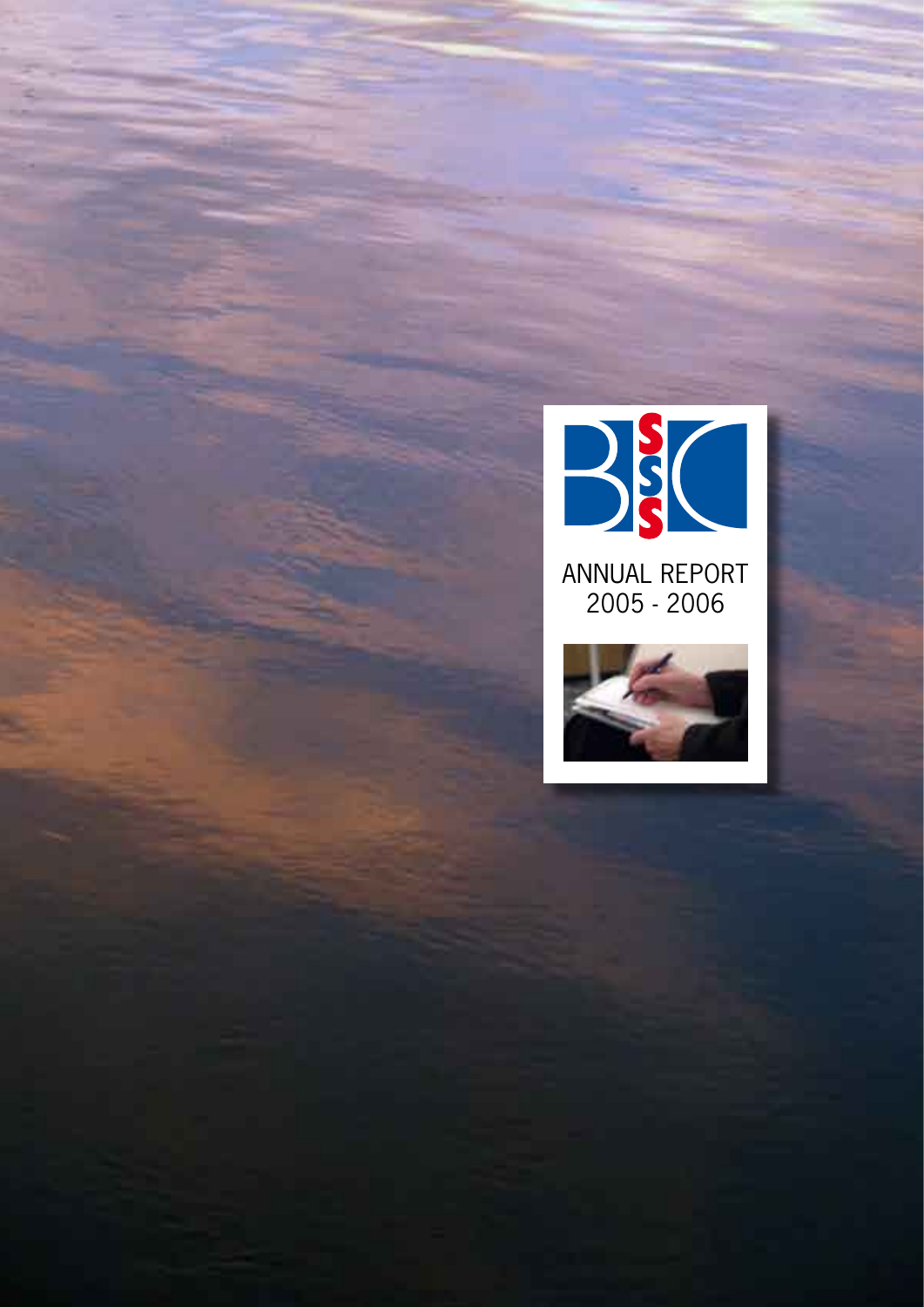| Introductory by Chairman                                 | 3  |
|----------------------------------------------------------|----|
| XIII Annual Conference in Szczecin, Poland               | 4  |
| <b>Cohesion Policy</b>                                   | 5  |
| Transport and Infrastructure                             | 6  |
| Northern Dimension                                       | 8  |
| Sustainble Regional Development and Baltic 21            | 9  |
| <b>Youth Policy</b>                                      | 10 |
| Rapporteur on Maritime Affaires                          | 11 |
| Activities Brussels Antenna                              | 12 |
| Cooperation with other BSR Organisations and Initiatives | 13 |
| From the Secretariat                                     | 14 |
| <b>BSSSC</b>                                             | 16 |



Produced 2006 by Department of International Relations, Region Skåne GRAPHIC DESIGN/PHOTO: CHRISTIAN ANDERSSON PHOTO: B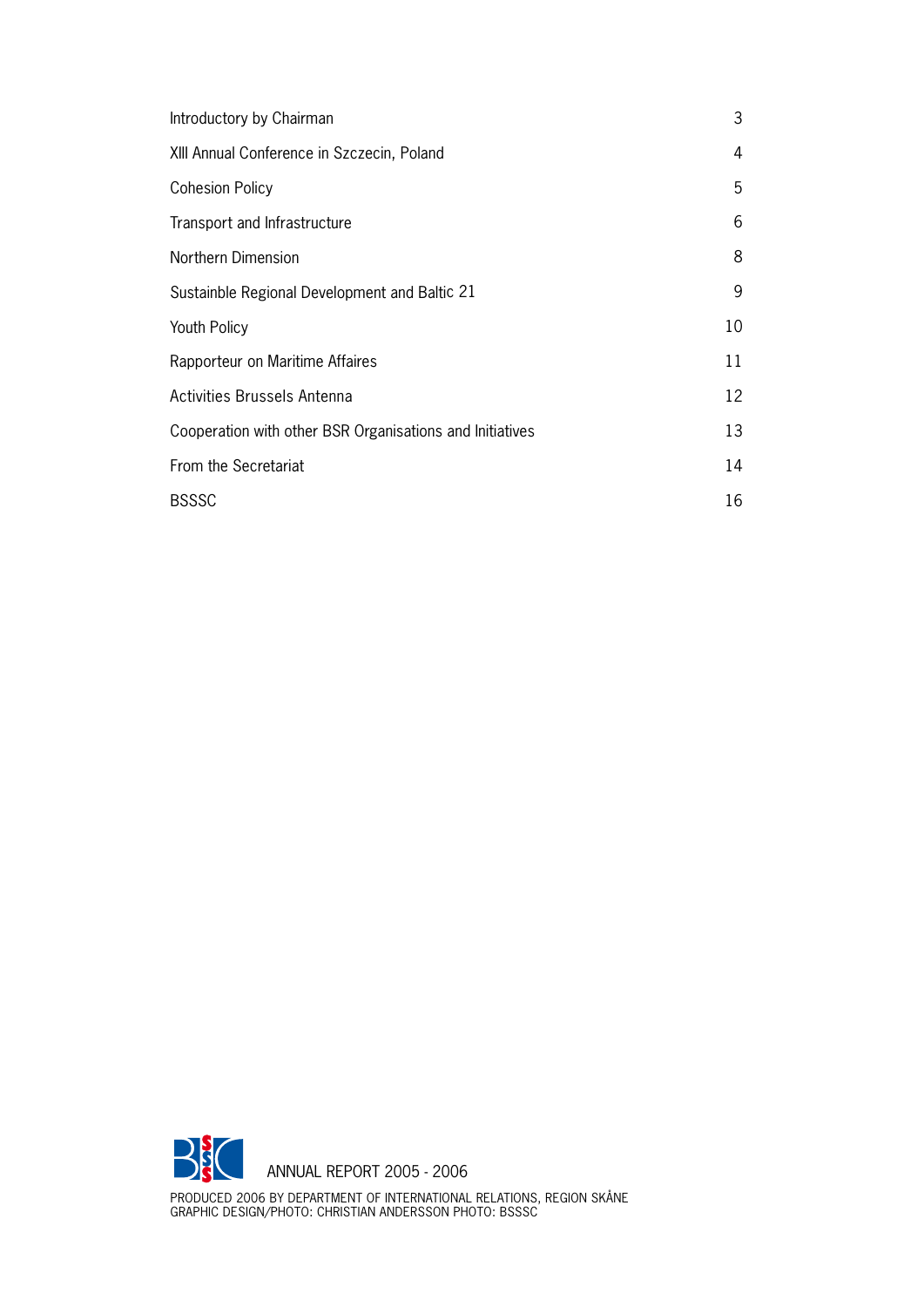### Introductory by the Chairman

Mr Uno Aldegren, Chairman of the BSSSC, 2004-2006



#### Dear Colleagues,

There are quite a few examples of accomplishments when it comes to our work in the Baltic Sea Region. Obviously, the work of BSSSC is mainly done by the ad hoc work groups, and the fact that Baltic Sea Organisations, at a common meeting in Karlskrona decided upon closer cooperation of work groups is a guarantee for future development of the region. But let me stay within the BSSSC. The work group on transport and infrastructure has presented its Survey on the infrastructure planning in the Baltic Sea Region. Ms Annika Annerby Jansson, who lead the group, also presented its profound work and results at the annual conference in Kiel on 22 September. Transport infrastructure is an important field for the development of the Baltic Sea Region, as the focus of the annual conference indicates. We can look forward to interesting and exciting discussions about future actions to keep the BSSSC a leading operator in this crucial field.

The BSSSC Ad hoc work group on Cohesion Policy worked out a position on the reform of the EU Cohesion Policy 2007-2013, that was agreed on by the Board at the Annual Conference in Szczecin 2005 and later also adopted by CPMR/BSR (Conference of Peripheral Maritime Regions/Baltic Sea Region), B7 (Baltic Islands Network) and UBC (Union of the Baltic Cities) as a common view on the EU cohesion policy 2007 to 2013. As a follow up on the policy paper, the work group compiled a brochure of good examples of ongoing and finalised Baltic Sea Region INTERREG III B projects. The brochure demonstrates a clear link to the objectives of creating new jobs and growth, as stated in the Lisbon objectives.

The work group of Northern Dimension, whose efforts to implement the concept of a Northern Dimension, and including EU, Norway, Iceland and the Russian Federation in cooperation, is showing results.

The main activity during 2006 of the work group on Sustainable Regional Development and Baltic 21 has been to prepare the recurrent Baltic Sea Day in St Petersburg, that took place in March. The group has also continued the Baltic 21 Lighthouse Project A.S.A.P. Its purpose of launching such projects was to implement Baltic 21 at the level of subregions. As was the case at the annual conference in Szczecin, a youth voice was heard in the plenary session at the annual conference in Kiel, and youth representatives were elected to the Board to ensure a youth perspective on the work done by the BSSSC. The Board´s decision to engage BSSSC in the development of a European Maritime Policy has led to further moves and activities in close cooperation with Schleswig-Holstein initiative "Sea Our Future". A rapporteur on maritime affairs Mr. Günther Shulz, Head of Hansa Office in Brussels, was appointed by the Board, and a first practical step was the seminar on maritime activities of BSSSC members, organized in Hamburg in the beginning of 2005. After that, a draft for a BSSSC position on European maritime policies was formulated, debated and sent to Commissioner Joe Borg in August 2005. A meeting with the DG Fishery and Maritime Affairs followed, which led to BSSSC,s and the government of Schleswig-Holstein´s hosting of The European Maritime Policy Conference of the Baltic Sea Area in Kiel. The BSSSC feels proud of having taken a prominent part of the consultation process.

To conclude, much work is well initiated, well accomplished and many goals are to be achieved. This future work will be led by County Council Chairman Arne Øren from Eastern Norway County Network in Norway, who will be the Chairman 2006-2008.

MR UNO ALDEGREN, REGION SKÅNE, SWEDEN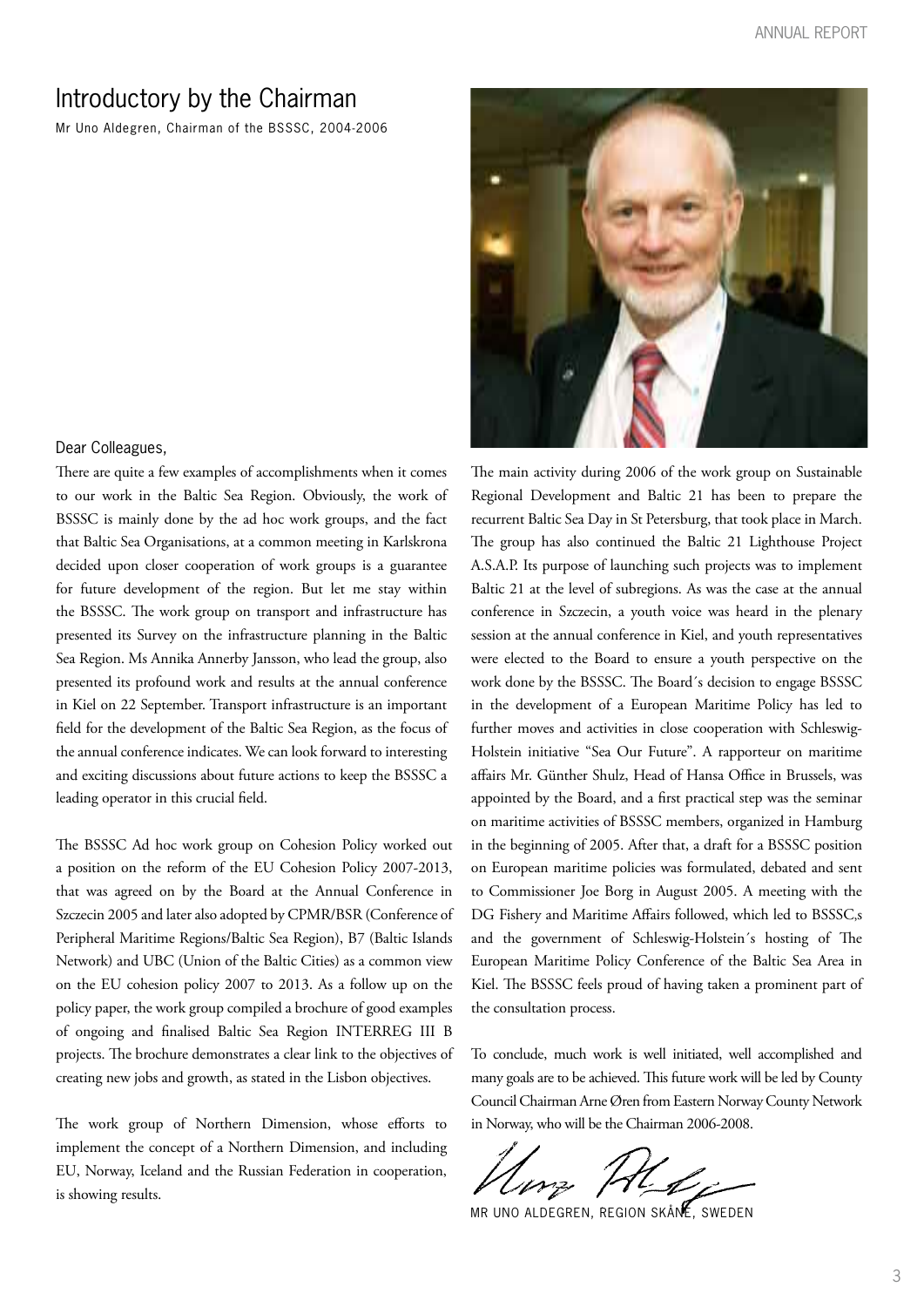



## XIII Annual Conference in Szczecin, Poland

The XIIIth Annual BSSSC Conference on the theme "Growth, Innovation, Competitiveness- Key Challenges for the Baltic Sea Region, Cohesion Policy and the Lisbon Strategy as tools for the Baltic Sea Region" was hosted by the Marshal's Office of the Westpomeranian Region in Szczecin 20-22 October 2005.

The speakers addressed different aspects of the theme in the plenary sessions and debates. Commissioner Ms Danuta Hubner in her pre-recorded speech emphasised the fact that there is no contradiction between cohesion and competitiveness, that they are two sides of the same coin. She also gave her vote of confidence to the regions in the Baltic Sea Region, that consist of old and new member states and have strong common interests, will come to valuable insights into how growth, innovation and competitiveness can best be promoted in our part of the world.

The Secretary General of the Committee of the Regions, Mr. Gerhard Stahl underlined the fact that the Lisbon objectives will not become real if there is no true ownership and involvement of the local and regional levels. He presented good reasons to why regions should be involved in the strategic planning, implementation and monitoring of the Lisbon agenda. Mr. Stahl also informed the auditorium about the role and initiatives of the Committee of the Regions when it comes to local and regional involvement in the Lisbon governance process.

Ambassador Christer Persson from Council of the Baltic Sea States, with the support from the "State of the Region Report" created by the Baltic Development Forum and presented just days before, accentuated specific areas in which the actors around the Baltic Sea should cooperate to obtain maximum effects. Among others areas, cluster development, research and development and full integration of Russia into the region were mentioned. Ambassador Persson also stressed the importance of a balanced development and growth in Europe, which require sustainable co-operation in interconnected transnational areas. The importance of this development should be reflected in the allocation of funds to the transnational strand.

The youth representatives that met during the conference were given the possibility of presenting their view on reaching the Lisbon criteria and their opinion about the European Youth Pact in the plenary session. They also contributed to the BSSSC Conference Resolution.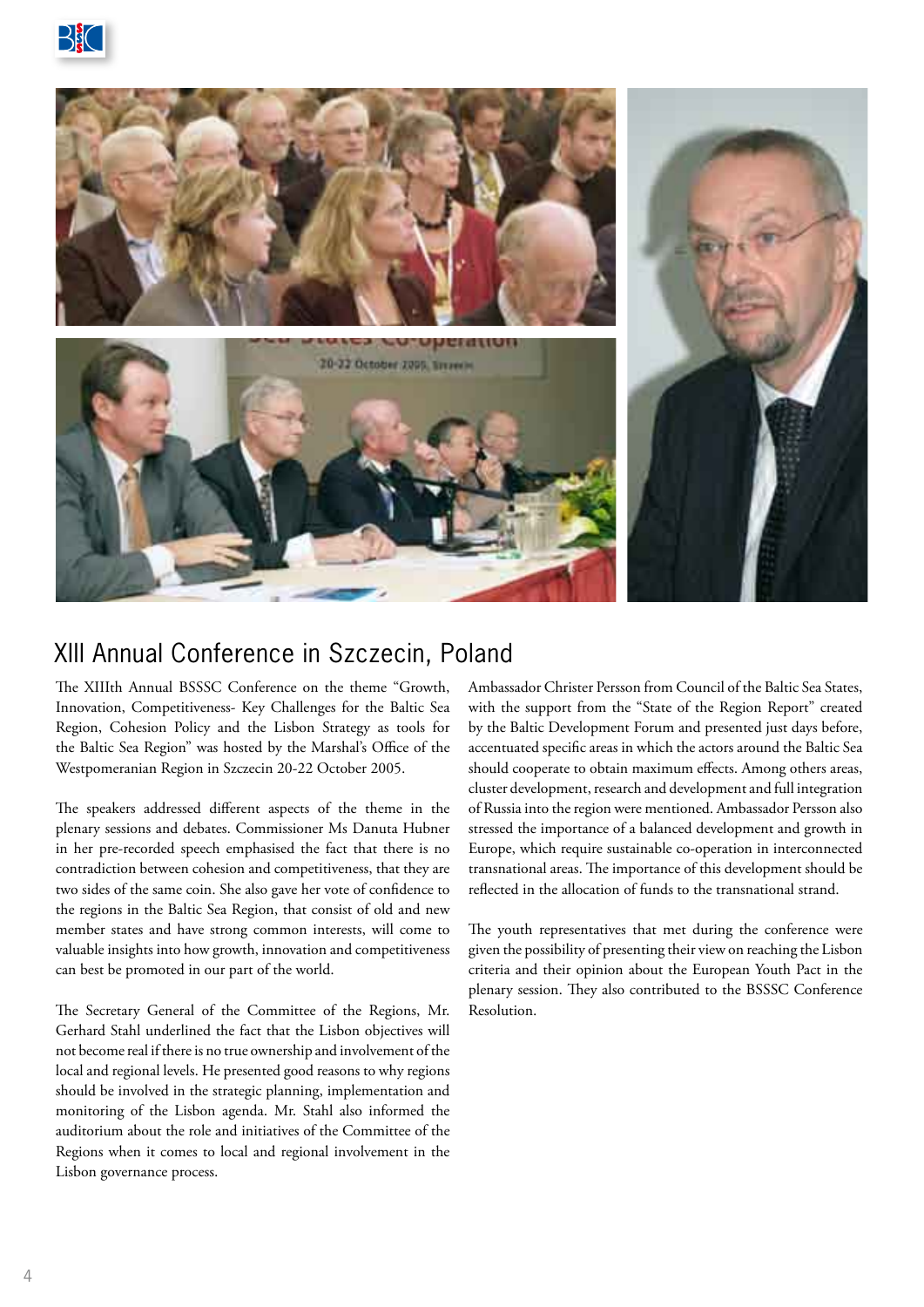## Cohesion Policy

The BSSSC Ad hoc work group on a Cohesion Policy produced a position on the reform of the EU Cohesion Policy 2007-2013. The position paper was agreed on by the Board at the Annual Conference in Szczecin 2005. Later on, it was adopted by CPMR/ BSR (Conference of Peripheral Maritime Regions/Baltic Sea Region), B7 (Baltic Islands Network) and UBC (Union of the Baltic Cities) as a common view on the EU cohesion policy 2007 to 2013. The position paper was sent to the EU Commission, the Baltic Sea Region Joint Programming Committee and other organisations.

As a follow up on the policy - and as input for the Interreg programming process - the BSSSC carried out a study in early 2006 of good examples of the Baltic region's commitment in supporting the EU Lisbon objectives. Examples of good present and finalised Baltic Sea Region INTERREG III B projects that demonstrate a clear link to the objectives of creating new jobs and growth, as stated in the Lisbon objectives, were collected in a brochure.

The brochure demonstrates to the EU Commission, the EU Parliament, the EU Council and the member states, that the regions ought to play a key role in the implementation of structural funds programmes and projects in the new cohesion period in order to ensure the creation of new jobs and growth.

It was useful in the BSSSC led work shop on "How the Lisbon and Gothenburg Objectives are reflected in the Present BSR Interreg III B Programme" at the Baltic Sea INTERREG III B project conference - Setting Regions in Motion - in May 2006 in Malmö, Skåne Region.

The task of the Ad hoc work group on a Cohesion Policy has been fulfilled and is now closed down.

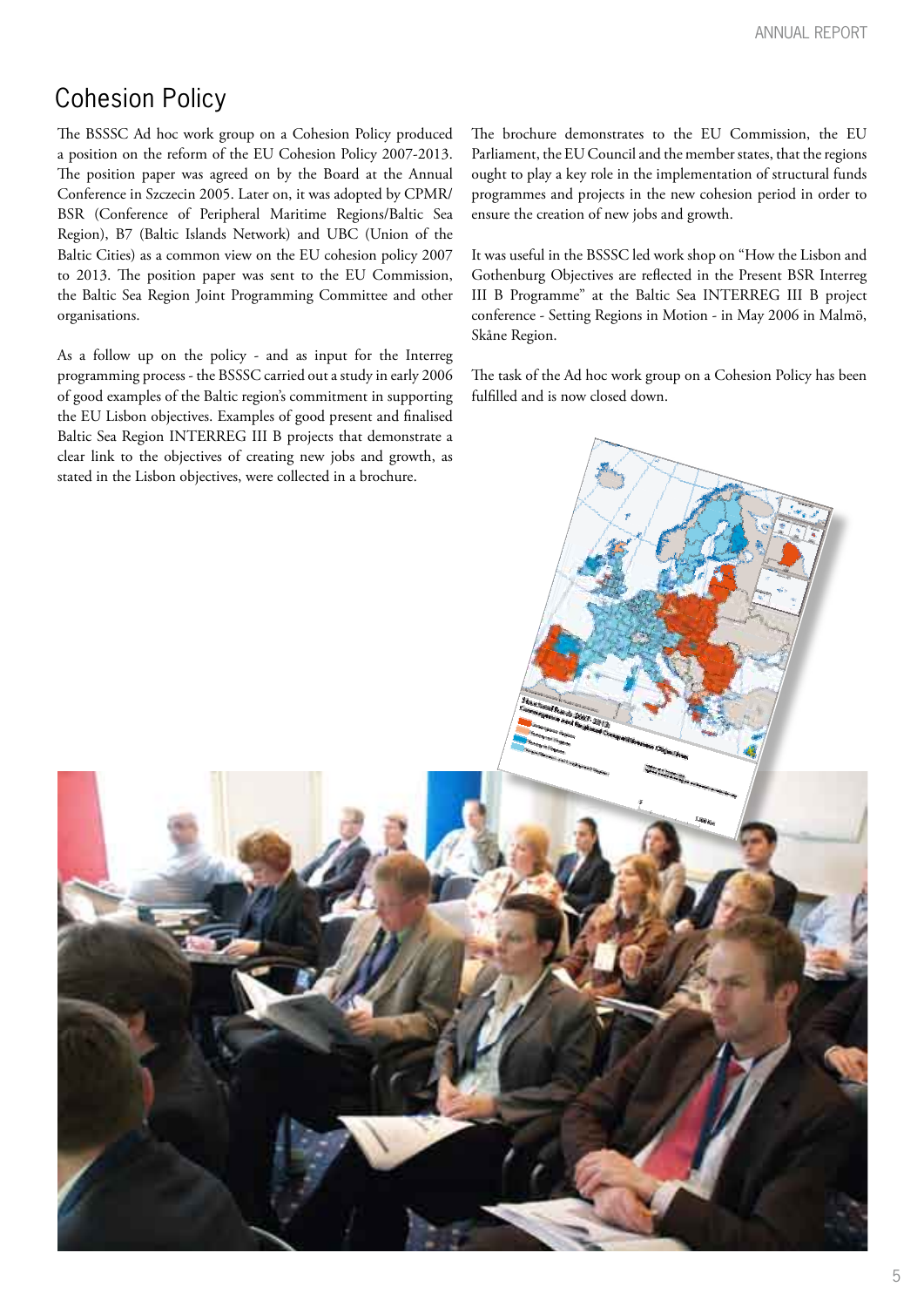



## Transport and Infrastructure

The work group has, after the Annual Conference in Malmö, followed the directives given by the BSSSC Board in January 2005:

*Phase one would be to make a survey,(...) the purpose of which is to identify common ground as well as points of conflict. On basis of the survey the work group and the Board should analyze the possibilities, priorities and best strategies for joint action in the Baltic Sea area.*

Based on the work in the first stage the work group made the following conclusions:

#### Investment plans and priorities

- The existing investment plans show that northwest Europe and central Europe will be well connected. The connections between the regions and states in the eastern and southern part of the Baltic Sea Region, however, needs to be given higher priority.
- The connections between Scandinavia and the St. Petersburg region need to be given higher priority.
- The Nordic Countries will be well connected when the current investment plans have been completed.
- The new member states have low budgets for infrastructure investments. This shows the need for additional external funding from among others EU and the World Bank.
- When the national infrastructure plans have been implemented there will still be missing links and connections in the Baltic Sea Region.
- Strong attention should be paid to the connections between ports and their hinterlands with special attention to the possibilities to strengthen intermodal transports.
- There is a need to develop the methods for financing infrastructure investments. Public funding, fees and private public partnerships are interesting possibilities complementing each other. International cooperation is important in such a development.

#### Gaps in current cooperation

- Air transports are important for the Baltic Sea Region but have a low representation in the cooperation projects. More attention should be paid to air transport.
- The cooperation projects are focusing on corridors. It would be a positive development if more projects could put more emphasis on interconnecting the metropolitan regions.
- There is a big potential for development in the field of logistics to make transports more effective and sustainable. New technology provides new opportunities.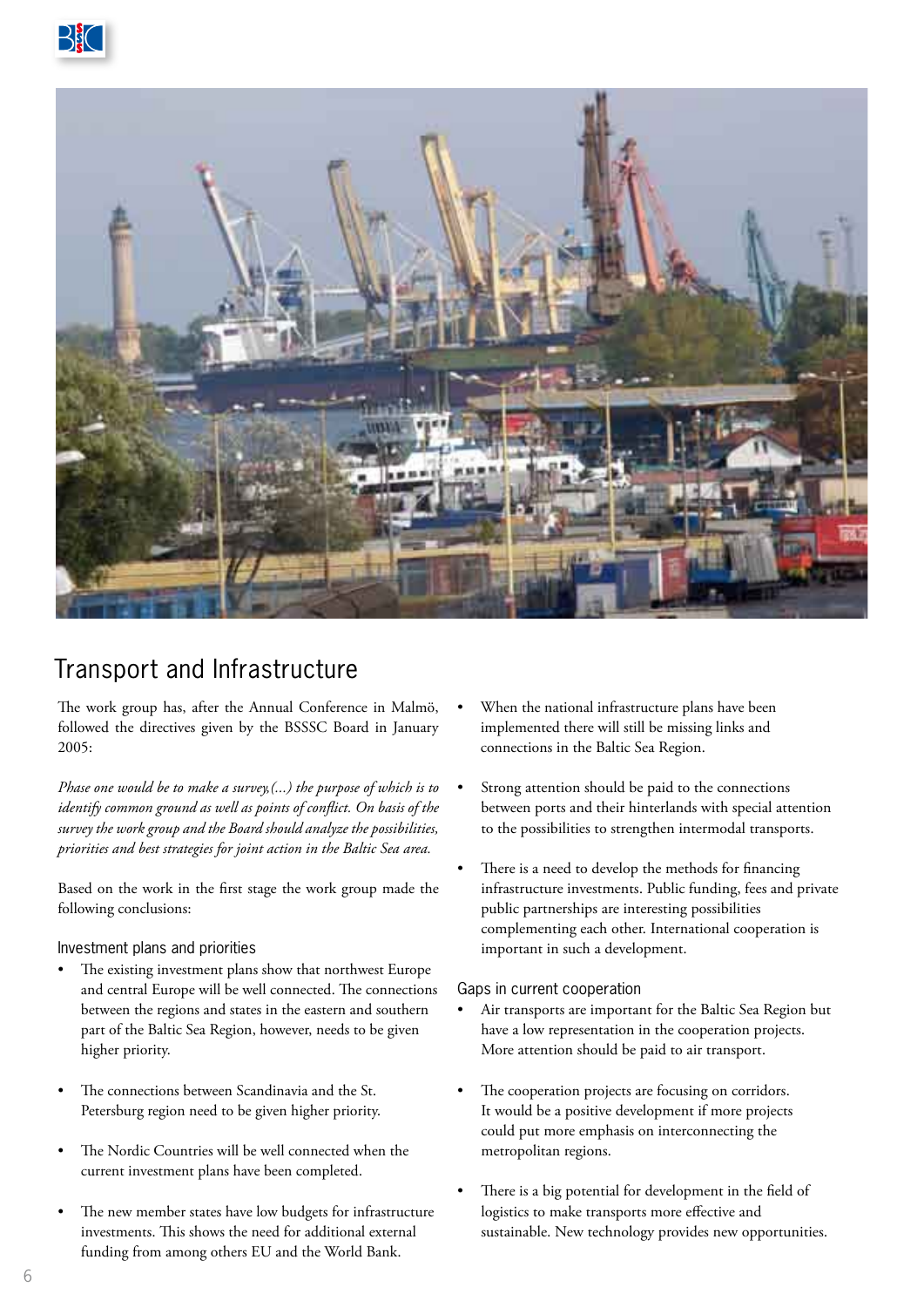### Further cooperation in the Baltic Sea Region

- The numerous organisations working to strengthen the transport infrastructure are a significant evidence of the need for a more efficient infrastructure.
- The conclusions show that extended cooperation in the Baltic Sea Region is needed and the regions are important stakeholders, since there is a need in bridging over barriers in the national plans.
- There is a need to build up common knowledge and a need for dialogue as a base for priorities in the field of infrastructure development. BSSSC has an important role as an umbrella organisation and should take initiatives in cooperation with other pan-Baltic organisations.

The Board decided that the work group should continue with a phase 2 aiming to provide a base for a common transport strategy in the BSR. A possible continuation could be to initiate a macro Interreg project in the coming programme period.

The Board of the BSSSC has given its support to making the strategy a Project within the new transnational programme for the Baltic Sea Region 2007-2013 with Region Skåne as Lead partner.

More info about the strategy can be downloaded from www.bsssc.com

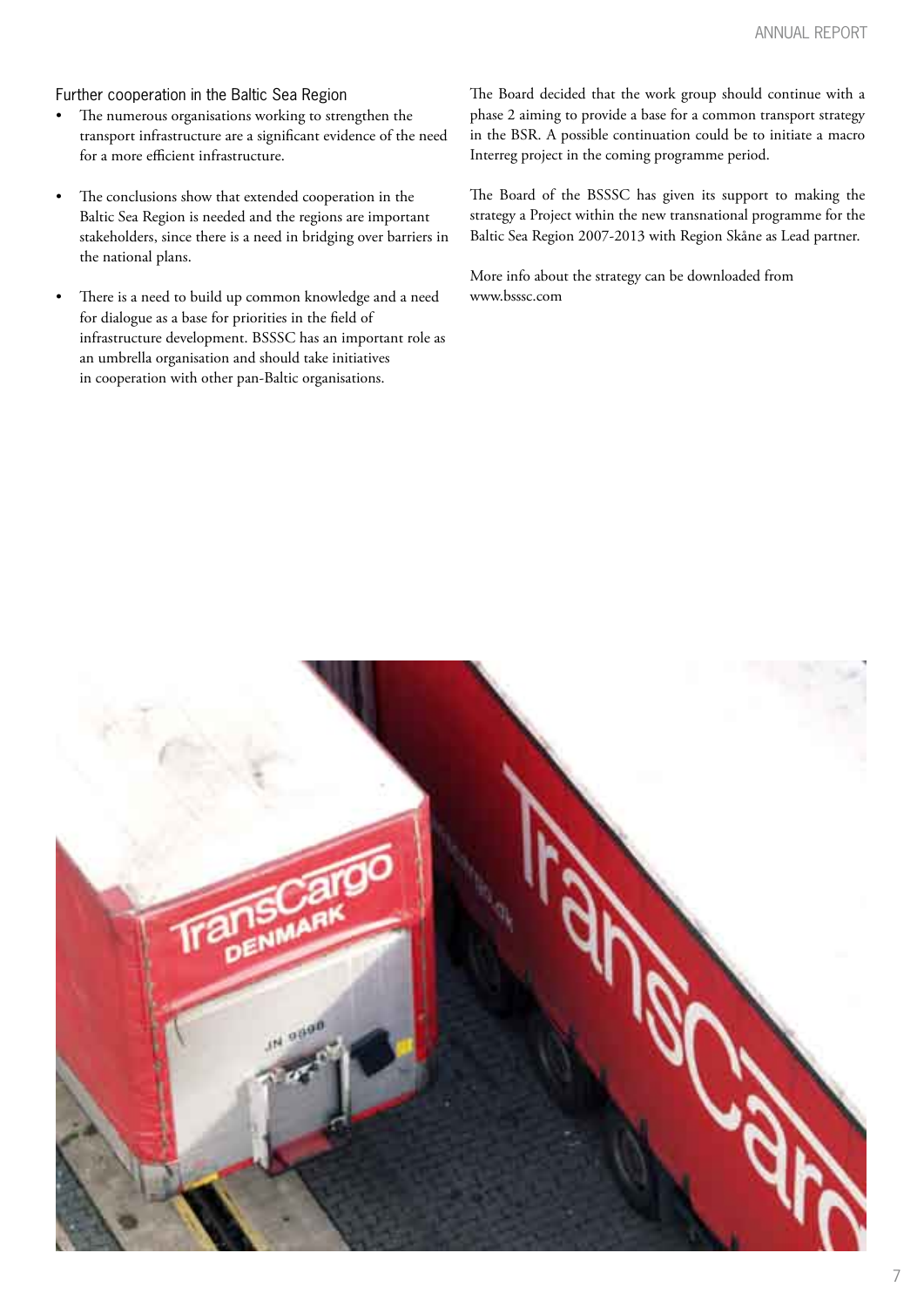



### Northern Dimension

The mandate of the current  $4<sup>th</sup>$  ad-hoc work group on a Northern Dimension (ND) was prolonged by decision of the BSSSC Board meeting on 29 January 2005. According to this mandate, the work group followed the political development of both Northern Dimension (ND) and European Neighbourhood and Partnership Instrument (ENPI) and continuously reported to the Board meetings.

From late 2005 on, it became quite clear that the future "Northern Dimension from 2007" is submitted to EU-Russia strategic partnership and that the two documents to be signed during the Finnish EU Presidency (political declaration, policy frame document) are negotiated directly between the European Commission and the Russian Government. As a result, almost all Baltic Sea organisations became far from influencing this process.

Against this background no work group meetings were held in 2006. Instead unsystematic information on development of ND and ENPI was communicated by electronic means. Until the expiry of the work group mandate (end 2006) it does not seem likely that the work group could become active again considering the political circumstances. However, the work group will continue to follow the process where possible.

Based on decisions to be taken at a European-Russian level by the end of 2006 (new ND policy declaration, ND policy framework document) the Board will need to decide whether a new (5<sup>th</sup>) adhoc work group ND shall be established. If required, the work group ND will be ready to develop a proposal for further decision at the first Board meeting in 2007.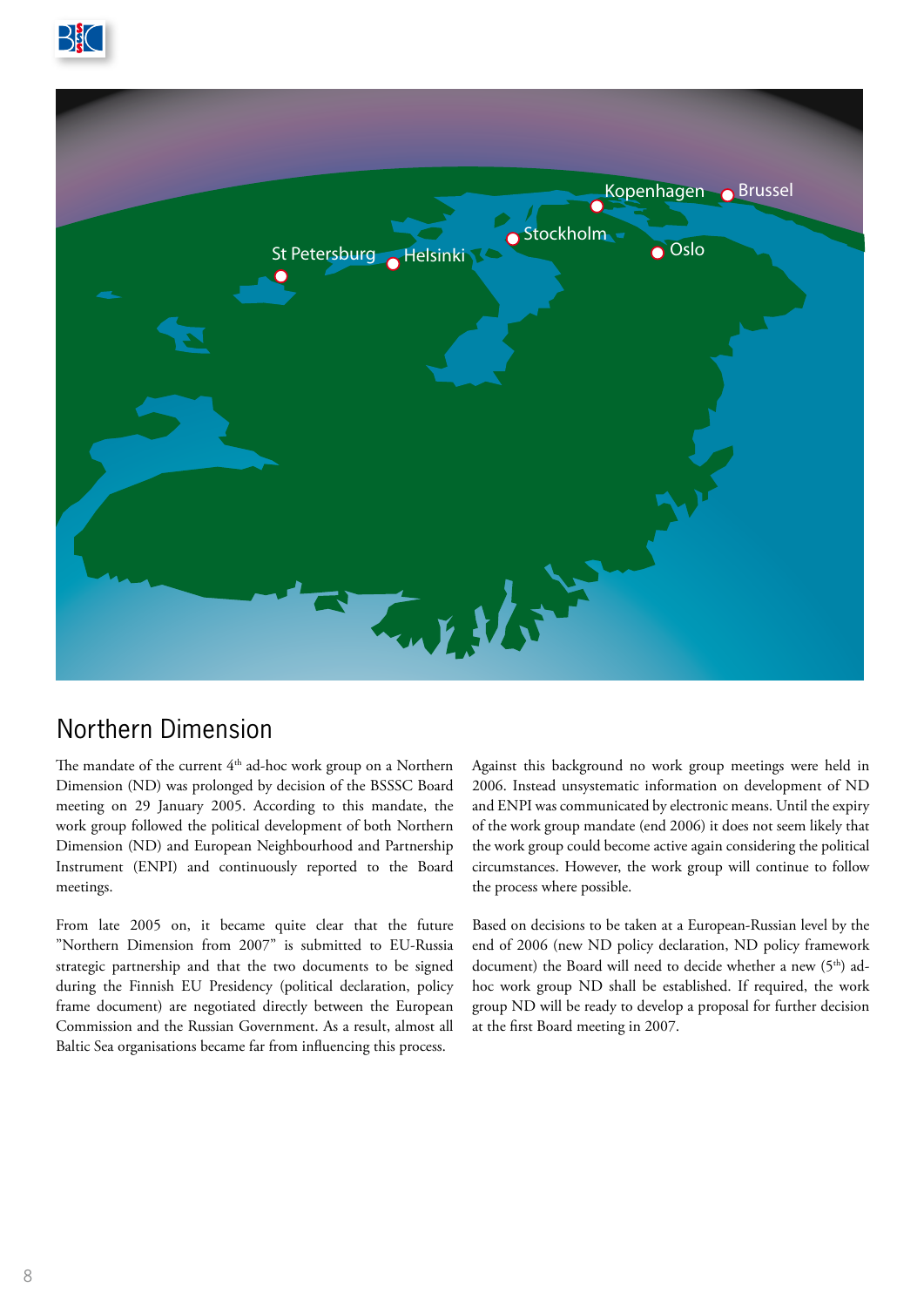## Sustainable Regional Development and Baltic 21

The main activity of the Ad hoc work group on Sustainable Regional Development and Baltic 21 in 2006 has been the preparation for the Baltic Sea Day arrangement in St. Petersburg in March 2006. In addition the Ad Hoc work group has been following up the Baltic 21 Lighthouse Project A.S.A.P. *(Efficient Administrative Structures as a Prerequisite for Successful Economic and Social Development of Rural Areas in Demographic Transition)*.

For the seventh time St. Petersburg hosted the International Environmental Forum "Baltic Sea Day" on 22 – 23 March 2006. The Forum gathered 425 participants from most of the countries around the Baltic Sea. The Baltic Sea Day was established by HELCOM in 1996.

Round table discussions during the meeting covered various items like Water Quality, Environment and Tourism, The North-European Gas Pipeline construction in the Baltic Sea, Sustainable agriculture and Rural Development, and Marine protection. BSSSC was invited to chair a round table discussion on *"Consolidation of cooperation of Baltic Sea sub-regional organisations"*.

The round table was chaired by BSSSC Board member Mr. Arne Øren and General Secretary of HELCOM Ms. Anne Kristin Brusendorff. Twelve different organisations from the European and Baltic Sea level were represented.

In the resolution, the round table agreed on efforts to strengthen the voice of the wide range of organisations at the sub-regional level in the Baltic Sea Region in order to make better use of the limited resources and to gain synergy of the work done in the various organisations.

The HELCOM Baltic Sea Action Plan to implement the concept of the Ecosystem Approach in the Baltic Sea Region was agreed on as a common base for further cooperation. The round table recommended the organisers to include the Baltic Sea Action Plan as a main topic at the Baltic Sea Day in March 2007.

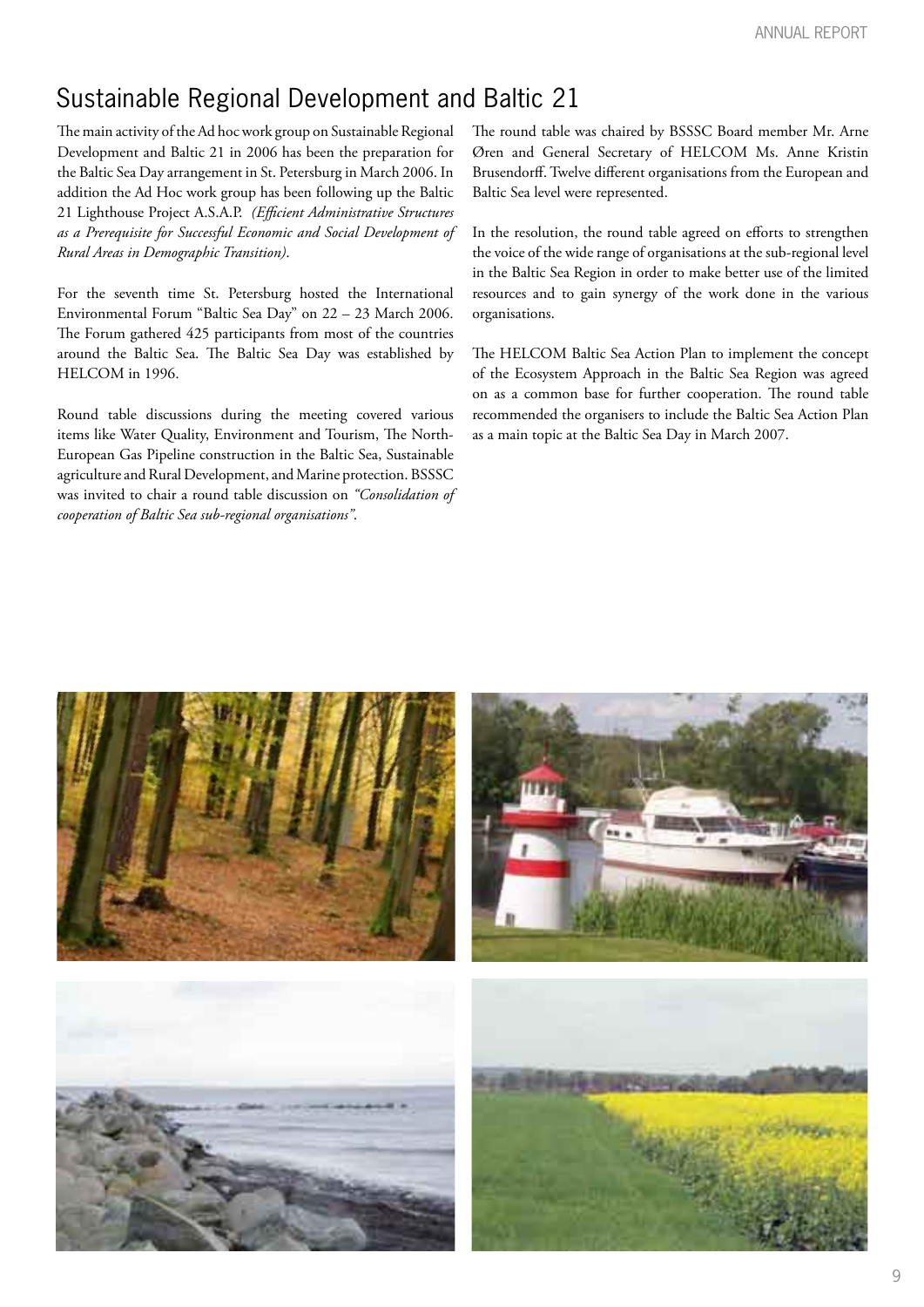





# Youth Policy

The year 2005/2006 was a period of strengthening the cooperation of regions in the field of youth policy and increasing participation of youth in decisions and actions of the BSSSC.

At the Annual BSSSC Conference in Szczecin, a meeting for youth took place. A discussion about the European Youth Pact and work on establishing an interregional cooperation network was on the agenda. 42 young people from ten regions around the Baltic Sea participated. For the first time, two young representatives ware selected and appointed to the BSSSC Board as observers. It was decided that they can attend all Board meetings with full rights to speak. Since then, the youth representatives have attended the BSSSC Board meetings and have given reports to the youth network.

In addition, the youth's opinion about the European Youth Pact was presented during plenary debates on the last day of the conference. The Youth Policy was also incorporated into the BSSSC Conference Resolution.

Another achievement during the year was the establishment of the network of regional youth representatives. There are already representatives from single regions, and a proposition referring to the range of their activity was elaborated. The most important result of the meeting was the contacts made between young people from eight countries of the Baltic Sea region.

The next meeting of the work group and youth network members was held in Tallinn, the 9 - 10 March 2006. During this meeting cooperation and the integration of activities undertaken by different actors in the Baltic Sea region were discussed. As a result of the discussions, the document " Integrated Youth policy in the Baltic Sea Region for better living conditions of the young people in BSR" was adopted and presented at the Board in May 2006. In this paper, the work group expressed its strong concern about taking the impact of youth as a central factor in future society into consideration when making decisions in all fields of politics. It also expresses the strong opinion of the necessity of integrating the work of organisations, the experience of people and the variety of methods and strategies being used in youth work. Groups of objectives were developed under the following headlines: Solidarity and cooperation, Democracy and participation, Mobility, and Full growth of a young person. Plans to implement these are now being worked out. An example is the event in Tallin in October 2006, "Youth in the city".

During this year, many youth events took place. In November 2005, a training course on Youth & Democracy was carried out in Storstrom County, leading to improved competencies and increased activities in the region. Another example is YCAB 2006 - Youth Culture Across Borders - a large scale project with young people from five BSR countries.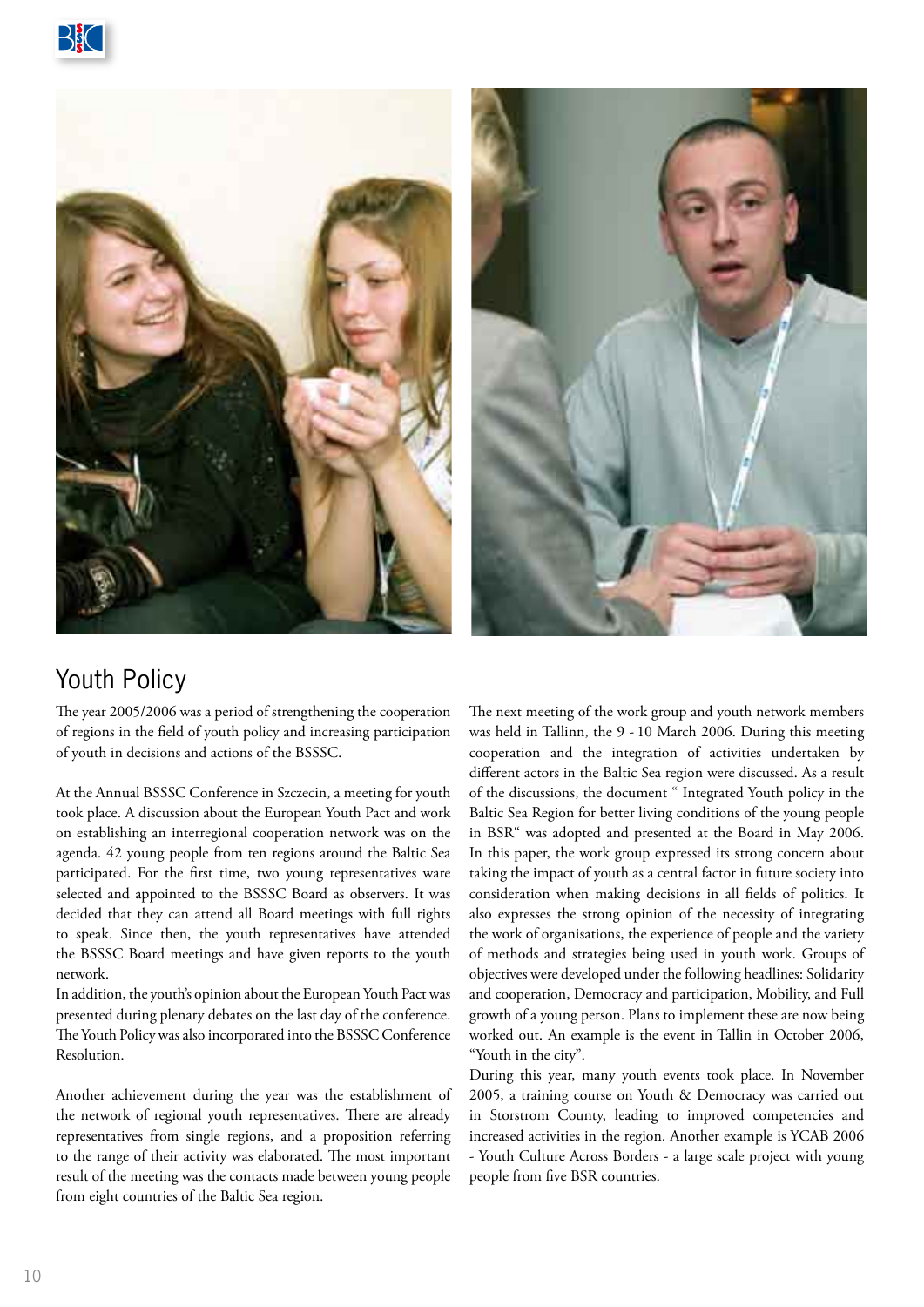# Maritime Affaires

Building on the BSSSC activities on maritime affairs of the year 2005 (seminar on maritime local and regional activities in Hamburg, discussion meeting with other Baltic Sea regional organisations and adopting a basic BSSSC position on the EU Maritime Policy), BSSSC activities have been focused on the Baltic Sea regional response to the EU Green Paper on Maritime Policy. To start with, activities have been concentrated on the EU Commission, DG Fishery and Maritime Affairs, to convince Commissioner Borg and the Task Force to accept BSSSC together with its partner Schleswig-Holstein as the leading actors to organise the Baltic Sea regional assessment of the Green Paper. Commissioner Borg welcomed this offer. It was agreed that the BSSSC Annual Conference in September 2006 was combined with a special conference on EU Maritime Policy for regional partners and organisations from the Baltic Sea area. This conference was jointly arranged by BSSSC and Schleswig-Holstein, hosted by the Minister for European Affairs and organised by the European Department of the Government of Schleswig-Holstein.

This conference "European Maritime Policy – Baltic Sea Area's Opinion on the EU Green Paper" took place at the premises of the Landtag of Schleswig-Holstein in Kiel 22 September 2006. Over one hundred and fifty leading representatives and experts from the regional level of the Baltic Sea area discussed together with Commissioner Borg, the Finish EU presidency and other governmental experts the outlines of an EU maritime policy as well as the content of the first EU document about such a policy, the Green Paper "Towards a future Maritime Policy for the Union: A European Vision for the Oceans and Seas". In the careful worded conclusion the Conference supported this new approach of the EU Commission, outlined a "10 Point Roadmap" for a common European Maritime Policy and asked the Council of the Baltic Sea States (CBSS) to develop the Baltic Sea Region into Europe's Maritime "model region".

The 10- Point Roadmap includes items as:

- Broaden the marine knowledge base
- Improve competitiveness and employment perspectives in the maritime sector
- Strengthen the maritime environment
- Improve maritime safety
- Invest in the maritime transport-infrastructure
- Develop instruments for an integrated maritime policy
- Create European financial instruments to support maritime engagement of the regional level
- Make use of strategic partnerships
- Demonstrate *'best practice'* by governments
- Continue with a White Paper on EU Maritime Policy

This 'strategic partnership' between BSSSC and the Government of Schleswig-Holstein underlined the continuous engagement of the Baltic Sea regional level in maritime affairs, which started with the Kiel and Trelleborg Conference 2004 and the establishment of the project "Baltic Master". It created a direct link between the special concerns of the Baltic Sea Area and the development of an EU policy. Futhermore, it proved to be a successful model of how the Baltic Sea regional network BSSSC can promote the interests of the region. For more information about the conference, www.bsssc.com



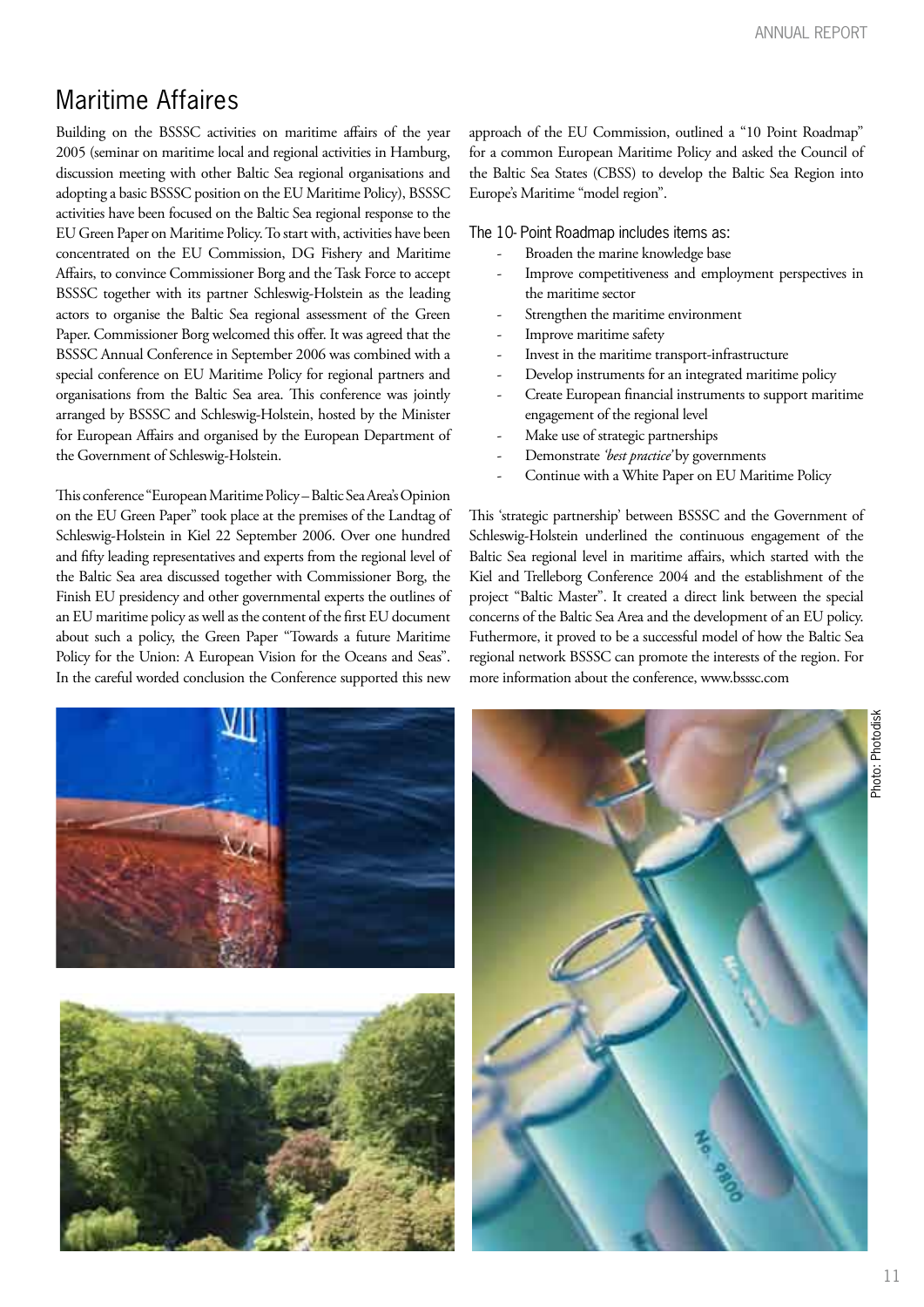





# Activities Brussels Antenna 2006

Sofie Gardestedt at the office of South Sweden, www.sydsam.se, has been acting as Antenna for the BSSSC in Brussels until the shift of chairmanship in 2006.

Contacts and cooperation with officers at the EU-institutions and at regional representations established in 2005 have been further explored and deepened. The Antenna has communicated results from the BSSSC work groups to selected recipients and has continued to share the general information with the many recipients in the database established for the purpose of raising awareness of the BSSSC in Brussels and Europe.

The second role of the Antenna has been to support individual BSSSC-members to accomplish their various tasks in Brussels, such as arranging meetings and finding specific information.

Two particular tasks have been to develop a close cooperation with the EU-officers responsible for developing the Maritime Policy of the EU, and to prepare the Baltic Sea Region Perspectives conference in Brussels on 9 November 2006 together with colleagues from other regional associations.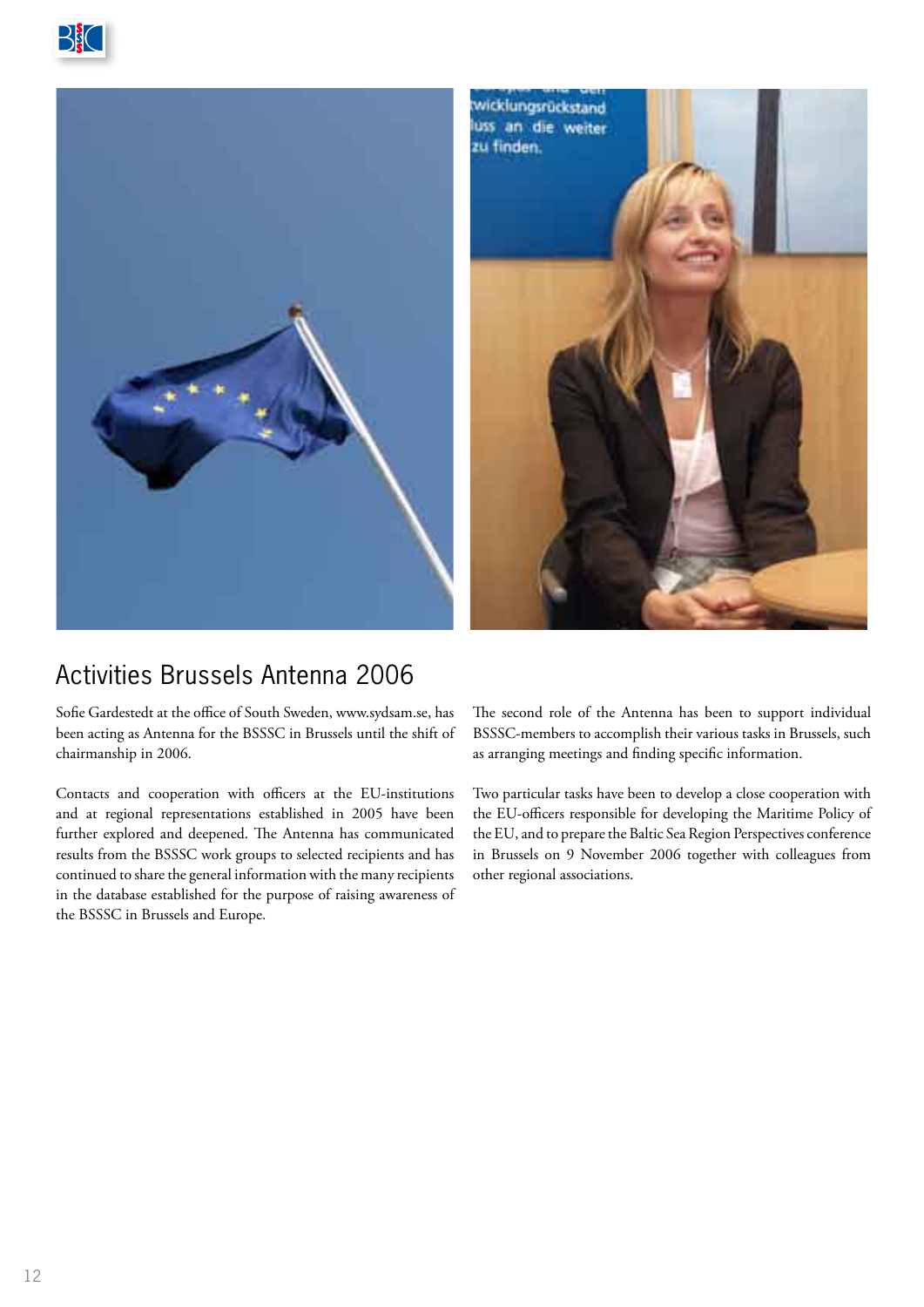# Cooperation with other BSR Organisations and Initiatives

A meeting of BSR Organisations took place in Karlskrona on 31 May, it was headed by CPMR Baltic Sea Commission and took place back-to-back with the Annual Conference of CPMR. The representatives decided upon closer co-operation between work groups especially important to the development of the Baltic Sea Region. Cooperation in the fields of Transport Infrastructure and Maritime Policy was addressed. Regarding Transport Infrastructure, the regions are anxious to become a bridge between local, national and European levels in the development process. As the regions around the Baltic Sea are partly responsible for the planning and improvements of the transport system, it is logical and crucial for the Baltic Sea Organisations to cooperate to obtain maximum results.

Representatives of the Baltic Europa Inter Group of the European Parliament, CBSS, BDF, Baltic Metropoles and BSSSC cooperated in the preparation of the common conference "Baltic Sea Region Perspectives-Innovation, mobility, integration" in Brussels on 9 November 2006. The purpose of the conference is to give a common picture of the diversity of the Baltic Sea Region, its potential and needs.

The maritime safety project Baltic Master progresses and is acheving results. A success factor for the project is to communicate the results to decision makers. BSSSC is one important political platform for dissemination of achieved results. Baltic Master had a meeting for the Political Committee about the Green Paper on a future maritime policy in Europe back-to-back with the annual conference of BSSSC in Kiel.<sup>1</sup>

The Secretariats of CBSS and BSSSC met in January in Malmö. The organisations are in close cooperation and as a result of the meeting a representative from the CBSS Secretariat took part in the Board meeting of BSSSC in Stockholm.

 $1$  For more information please contact the project manager Daniel Sköld, daniel.skold@regionblekinge.se.



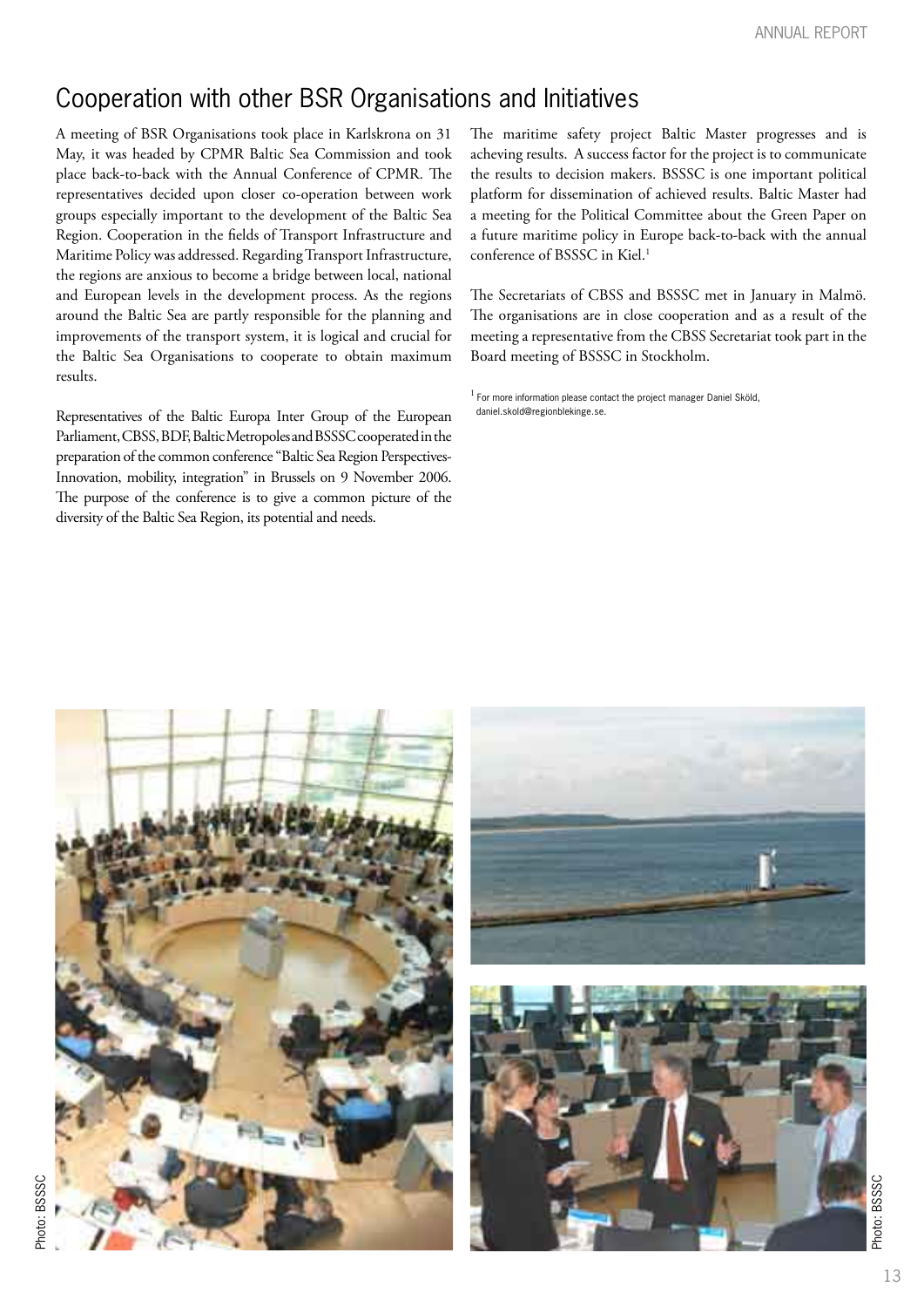

Photo: BSSSC

### The BSSSC Chairmanship and Secretariat 2006-2008

At the conference in Kiel, Mr Arne Øren entered the Chair of the BSSSC, starting now and holding it until 2008. Mr Ören is the Chairman of the Regional Cooperation Board of Eastern Norway County Network (ENCN), which is a voluntary political cooperation of the eight counties in the south east part of Norway. This includes Akershus, Buskerud, Hedmark, Oppland, Oslo, Telemark, Vestfold and Østfold counties. Mr Øren has been a politician for more than 25 years and a member of the Board of the BSSSC since it started in 1993.

Eastern Norway County Network has been active in Baltic Sea Region cooperation since the end of 1990-ties and they have substantial commitments in the BSR region. The eight counties have partner regions and cooperation partners in the Nordic Countries

as well as in Estonia, Latvia, Lithuania, Poland and Russia. All eight counties through ENCN have a partnership agreement with Land Schleswig-Holstein in Germany. In 2002 ENCN hosted the BSSSC annual conference in Lillehammer.

The secretariat is also hosted by ENCN and is located in Oslo and Lillehammer. The secretariat will be headed by Mr Inge Brörs, Secretary General. Other members are deputy Ms Ann Irene Saeternes, Ms Greta Juul and Mr Juri Tomilov as advisers.

Mr Günther Schulz (not on the picture) is its Brussels antenna, connected to the Oslo-region European Office. A work plan for the period of the Norwegian chairmanship is available on the website www.bsssc.com.